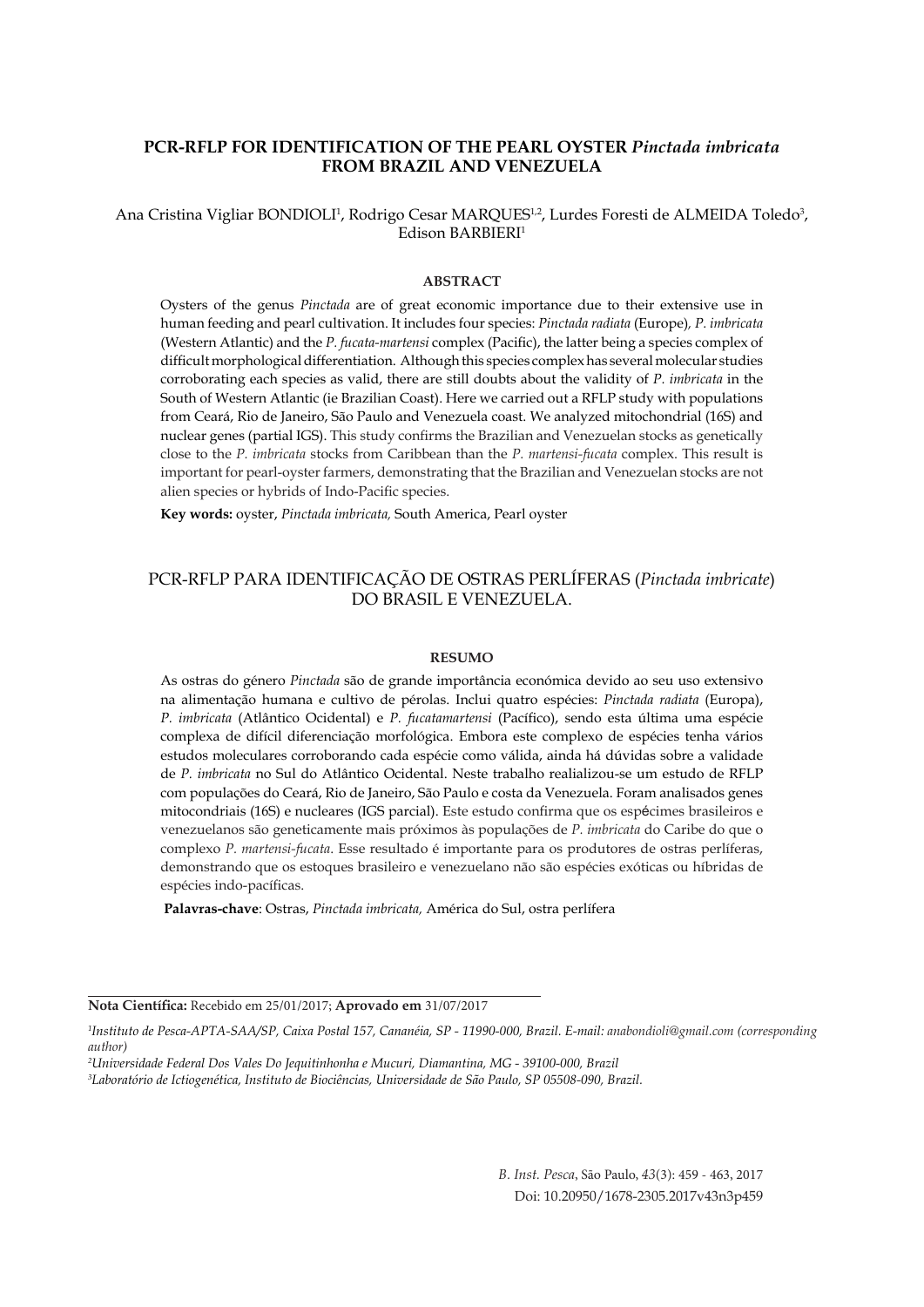#### **INTRODUCTION**

The Atlantic pearl oyster, *Pinctada imbricata*  (RODING, 1798), is a relative common filter-feeding epibenthic bivalve and one of the most biologically and economically important species belonging to the family Pteriidae, given its extensive use in human feeding and pearl cultivation (URBAN, 2000; VILLALOBOS and ELGUEZABAL, 2001; MARQUES and BARBIERI, 2015). Though some authors state that its southernmost occurrence is Venezuela (SHIRAI, 1994; O' CONNOR and LAWLER, 2004; WADA and TEMKIN, 2008; see also the World Register of Marine Species database, BOUCHET and ROCROIT, 2013). *P. imbricata* is alternatively reported to range along the Western Atlantic: from North Carolina (USA) to the southern Caribbean and southern Brazil (MARCANO *et al*., 2005; RIOS, 2009), with occasional records from the Uruguayan coast (MARQUES and BREVES, 2015).

Questions concerning the identity of *P. imbricata* and the Pacific and Mediterranean congeners (*P. fucata-martensi* and *P. radiata*, respectively) are plentiful. Most of the confusion stems from intra (and inter) specific polymorphism, geographical isolation of some populations, transportation, hybridization, and erratic taxonomical practice (WADA and TEMKIN, 2008). SOUTHGATE (2007) defined the "Akoya pearl oysters" as a species complex that encloses *P. imbricata* from America and *P. fucata*  and *P martensii* from the Japanese and Pacific coasts. TEMKIN (2010) expanded that concept by allocating *P. radiata* from Europe in a species complex termed *P. fucata/martensii/radiata/imbricata* group.

SOUTHGATE (2007) pointed out a possible hybrids from interbreeding of *P. imbricata* imported stocks and the local *P. martensi* in Japan Coast. MASAOKA and KOBAYASHI (2005) have shown by molecular identification that the *P. imbricata* from Caribbean and *P. fucata* from Pacific populations are actually distinct species (although *P. fucata* and *P*. *martensi* did not present molecular differences). Subsequent molecular studies (YU and CHU, 2006; TEMKIN, 2010; CUNHA *et al*., 2011) corroborated the Masaoka and Kobayashi study, but without addressing the differentiation among *P. radiata* and *P. imbricata*. Although the aforementioned studies are comprehensive in molecular markers, none included South American samples of *P. imbricata*.

Mitochondrial and nuclear markers have been used to show population variability in many species,

as well as an important tool for distinguishing marine invertebrate species (ALFAYA *et al.,* 2013; GUZMÁN *et al.,* 2011; YEDNOCK *et al.,* 2014; DI BIASI *et al.,* 2016), including many pteriids (ARNAUD *et al.,* 2000; ARNAUD-HAOND *et al.,* 2005; CUNHA *et al.,* 2011; GWAK and NAKAYAMA *et al*., 2011). The PCR-RFLP methods, with rapid visualization on gel, is a quick and efficient tool for verification of specific identities in widely spread marine organisms. In the present paper, we present the results of the restriction sites *Mse I* and *Alu I* (based on MASAOKA and KOBAYASHI's 2005 protocol, for 16S and IGS genes) used to identify specimens of *Pinctada* from Brazil and Venezuela.

#### **METHODS**

Samples from three Brazilian sites, Jijoca (2°48'0"S, 40°30'0"W; Ceará State), Ilha Grande (23°08'36,83"S 44°16'09"W; Rio de Janeiro State) and Caraguatatuba (23°36'36,37''S 45°18'51" São Paulo State) and seven sites from Cariaco Golf (10°30'0"N 64°0'0"W), Venezuela, were obtained during in 2012-2013. Abductor muscles were removed from specimens and stored in 70% ethanol. Tissues were digested with Proteinase K (10mg mL-1) at 65°C overnight. DNA extraction was conducted according to ALJABANI and MARTINEZ (1997). Polymerase chain reactions (PCR) used the forward and reverse primers to amplify the 720-bp nuclear IGS region, as described by MASAOKA and KOBAYASHI (2005). Mitochondrial 530-bp 16S gene fragments were amplified using the universal primers 16SAR and 16SBR. PCR products (10μl) were screened with the restriction enzimes *Mse I* and *Alu I,* and directly digested with 0.5 to 2 U of each enzyme, respectively, adding to a final volume of 15μL. Reaction products were separated by electrophoresis on a 3.0% agarose gel in TAE buffer at 100 Volts, and stained with Gel RedTM (Biotium). Restriction fragment sizes were determined by comparison with a 100-bp DNA ladder (Promega). Presence or absence of restriction sites were inferred from fragment patterns.

### **RESULTS**

A total of 111 specimens of *Pinctada imbricata* were sampled*:* 44 from Caraguatatuba (state of São Paulo), 37 from Jijoca (state of Ceará), 24 from Rio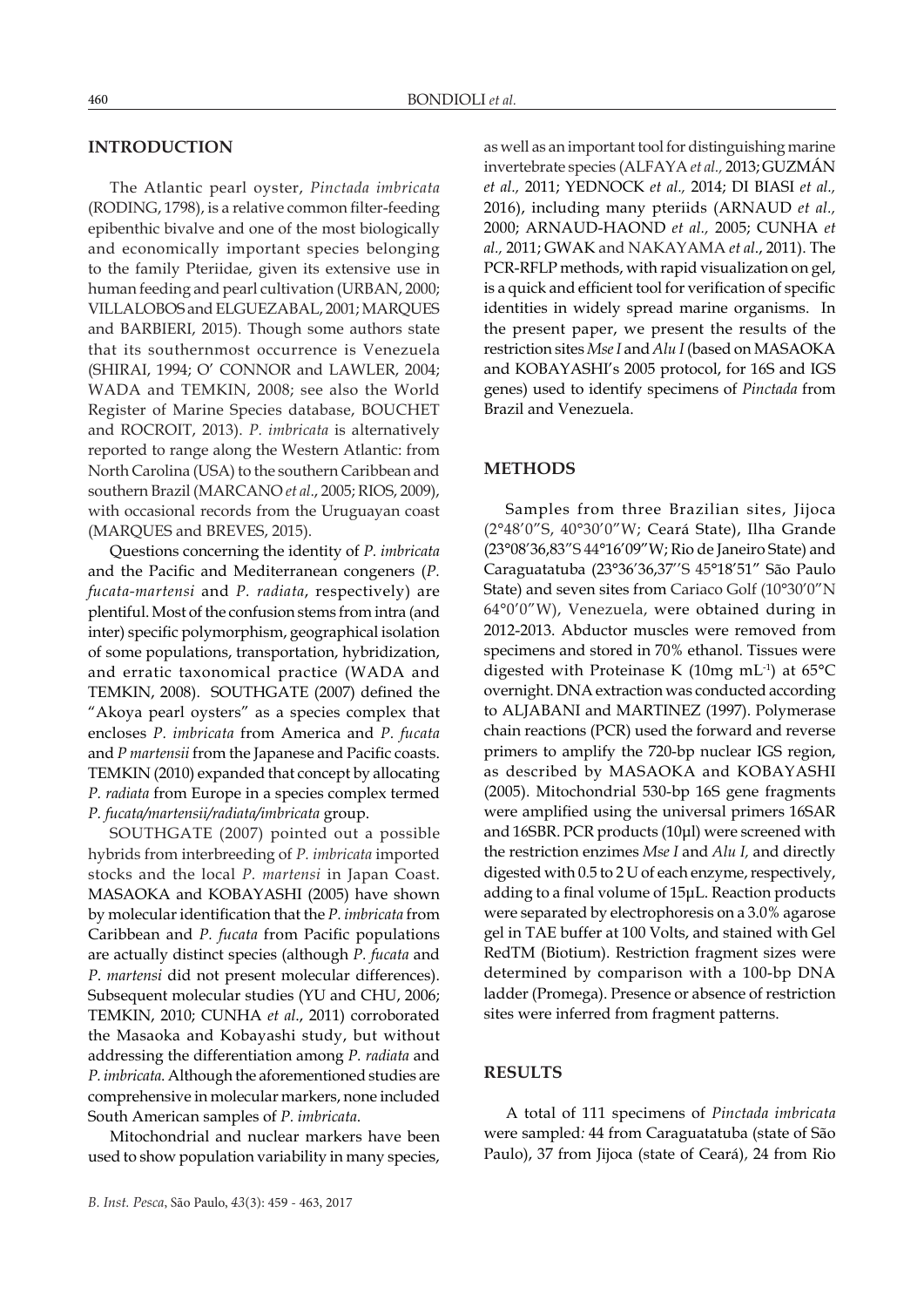de Janeiro city, and 7 from the Venezuelan Gulf. All individuals were submitted to RFLP analyses. Results are shown on Table 1. All of the specimens have the same pattern of *P. imbricata* haplotypes from the Caribbean – two bands for *Alu I* digestion of 16S gene and four bands for *Mse I* (IGS gene). The three band pattern for *Mse I* digestion of IGS is consistent with the "haplotype B" of Caribbean specimens, as referred to by MASAOKA and KOBAYASHI (2005).

*Alu I* did not produce digestion for the IGS gene on *P. imbricata* specimens from Brazil and Venezuela, differently from specimens from the Caribbean, which exhibited a double-banded pattern. *Mse I* digestion of 16S resulted in a large amount of fragments, which were undistinguishable on gel. The *P. martensi-fucata* complex also has two fragments for *Alu I* digestion of the 16S gene, but the larger fragment is less than 400-bp.

**Table 1.** Pattern of fragments in PCR-RFLP analysis using *Alu I* and *Mse* on IGS and 16S genes. Bolded numbers represent the number of fragments on gel visualization; Size of each fragment in parenthesis.

|                                                        | <b>SEQUENCES/RFLP</b> |                                                  |                        |          |
|--------------------------------------------------------|-----------------------|--------------------------------------------------|------------------------|----------|
|                                                        | <b>IGS</b>            |                                                  | <b>16S</b>             |          |
| <b>Species</b>                                         | Alu I                 | Mse 1                                            | Alu I                  | Mse I    |
| Pinctada martensi-fucata<br>(GenBank Sequences)        | 2(459;266)            | A:1(725)                                         | 2(341;183)             | multiple |
| Pinctada imbricata<br>Caribbean<br>(GenBank sequences) | 2(455; 265)           | B: $3(326; 232; 121)$<br>C: $4(232;174;171;144)$ | 2(468;58)              | multiple |
| Pinctada imbricata Brazil<br>and Venezuela             | 1(720)                | $4(\sim 326; \sim 230; \sim 120)$                | $2(\sim 470; \sim 60)$ | multiple |

### **DISCUSSION**

In spite of some authors already described low levels of genetic variability (ARNAULD *et al*., 2000), the lack of polymorphism does not agree with the observations made on other bivalve species with the same markers, whose demographic data strongly suggests to be the result of recent founder event (HUVET *et al*., 2000; ARNAUD-HAOND *et al.,* 2005) or bottlenecks (ARNAUD *et al*., 2000) and cannot be attributed to mutation rate of genes analyzed.

Variation within and between populations and stock discrimination within exploited species are important issues in fisheries management and for conservation programmers (LIU and CORDES, 2004). Many non-genetic methods of stock discrimination are available and achieve varying degrees of success in distinguishing breeding stocks. With the advent of genetic methods, stock identification based solely upon morphological and meristic differences has become rare. Instead, these data are used in conjunction with genetic data providing a global view that permit research and farmers working together to achieved better levels of development of its culture with the lowest possible environmental impact.

MASAOKA and KOBAYASHI (2005) pointed the PCR-RFLP method with the present markers as ideal to identify *Pinctada* species. This holds true even for almost morphologically indistinguishable *P. fucata/ martensii/radiata/imbricata* complex (*sensu* Temkin 2010) – particularly the restriction profiles of *Mse I* on IGS and *Alu I* on 16S, as the differences on fragment lengths seem to be species-specific. MASAOKA and KOBAYASHI (2005) did not comment the restriction profile of *Alu I* on IGS. As we analyzed sequences from GenBank, we have found that there is one *Alu I* site (GenBank accession numbers AB214295.1; AB214294 and AB214296.1), whereas the specimens from Brazil and Venezuela resulted in a single fragment (720).

In species having a well-established economic importance, such as the Akoya oysters on the Japanese coast (MARTINEZ-FERNANDEZ and SOUTHGATE, 2007), a quick and low cost molecular technique is useful to investigate the existence of undesirable alien species in farming. Undesired alien species can be brought in by ballast water or even accidentally introduced. The results presented here confirm the MASAOKA and KOBAYASHI (2005) protocol as a useful tool for *Pinctada* species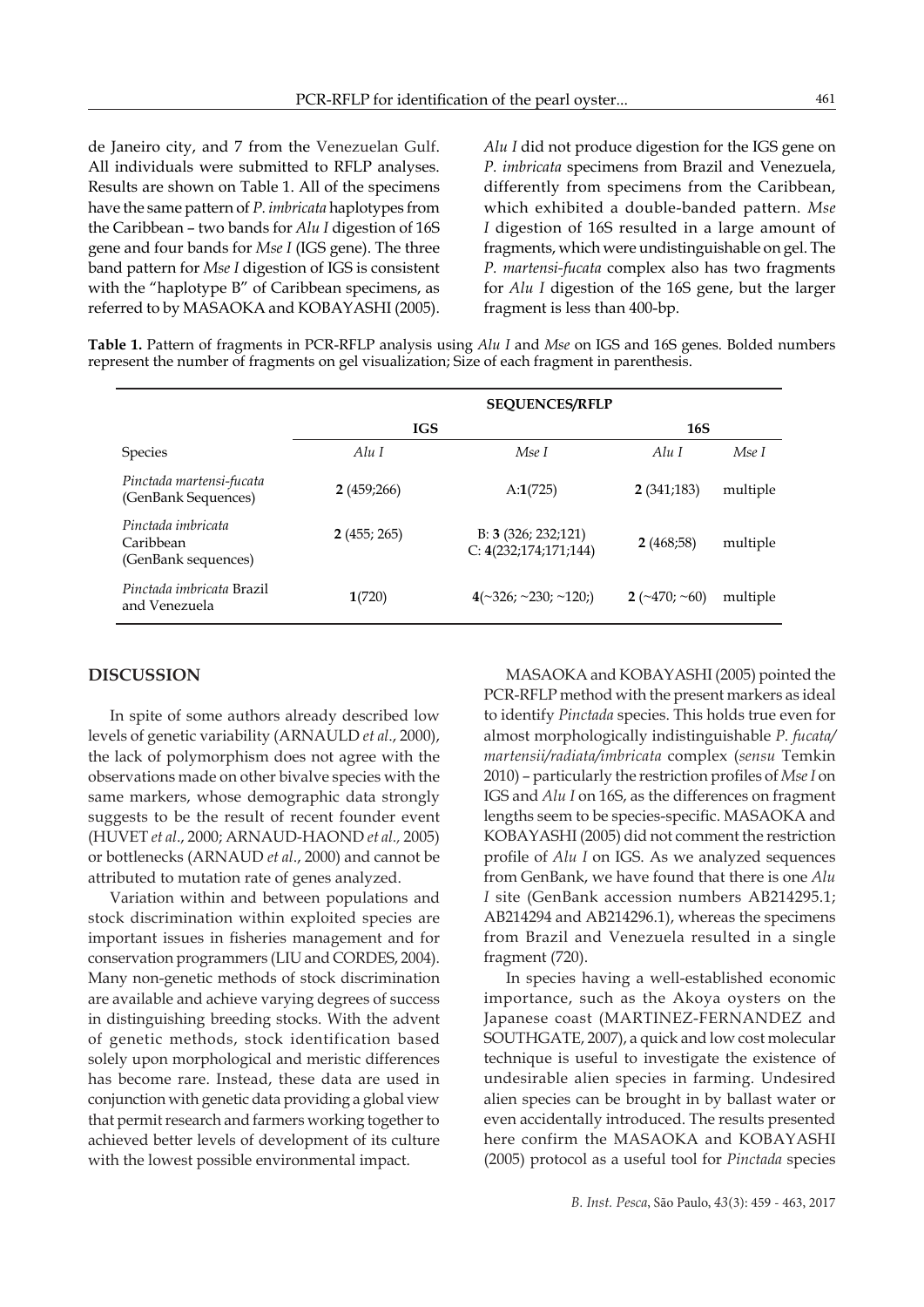identification. Likewise, the results indicate that the *P. imbricata* stocks in Venezuela and Brazil stocks are more related to the Caribbean stocks than the *P. martensi-fucata*. Furthermore, the results show that the farming-specimens and seed on both the Brazilian and Venezuelan coasts (as the Caraguatatuba or Venezuela population) are not considered alien species from the Indo-Pacific species. So, this study provides to the pearl-oysters farmers the opportunity to cultivate and exchange specimens from other areas of the Western Atlantic, with low risk of accidental introduction of invasive species.

### **ACKNOWLEDGEMENTS**

This study was supported by a FAPESP grant (Process Number 2012/50184-8) and was possible by an IBAMA – SISBIO permission (Number 37666-1). We are indebt.

# **REFERENCES**

- ALFAYA, J.; BIGATTI, G.; MACHORDOM. A. 2013 Mitochondrial and nuclear markers reveal a lack of genetic structure in the entocommensal nemertean *Malacobdella arrokeana* in the Patagonian gulfs. *Helgoland Marine Research, 67(2)*: 407-412.
- ALJANABI, S.M.; MARTINEZ, I. 1997 Universal and rapid salt-extraction of high quality genomic DNA for PCR-based techniques. *Nucleic Acids Research, 25(22):* 4692-4693.
- ARNAUD, S.; MONTEFORTE, M.; GALTIER, N.; BONHOMME, F.; BLANC, F. 2000 Population structure and genetic variability of pearl oyster *Pinctada mazatlanica* along Pacific coasts from Mexico to Panama. *Conservation Genetics, 1(1)*: 299-308.
- ARNAUD-HAOND, S.; BLANC, F.; BONHOMME, F.; MONTEFORTE, M. 2005 Recent foundation of Mexican populations of pearl oysters (*Pteria sterna*) revealed by lack of genetic variation on two mitochondrial genes. *Journal of the Marine Biological Association of the United Kingdom UK, 85(3)*: 363-366.
- BOUCHET, P.; GOFAS, S. 2013 *Pinctada radiata* (Leach, 1814). World Register of Marine Species [online] URL: http://www.marinespecies. org/aphia.php?p=taxdetails&id=140890 on 2016-06-16.
- CUNHA, R.L.; BLANC, F.; BONHOMME, F.; ARNAUD-HAOND, S. 2011 Evolutionary patterns in pearl oysters of the genus *Pinctada* (Bivalvia: Pteriidae). *Marine Biotechnolgy, 13(1)*: 181-192.
- DE BIASI, J.B.; TOMÁS, A.R.G.; HILSDORF, A.W.S. 2016 Molecular evidence of two cryptic species of Stramonita (Mollusca, Muricidae) in the southeastern Atlantic coast of Brazil. *Genetics and Molecular Biology*, *39(3)*: 392-397.
- GUZMÁN, B.E.; NUÑEZ, J.J.; VEJAR, A.; BARRIGA, E.H.; GALLARDO, C.S. 2011 Genetic diversity and population structure of two South American marine gastropods; *Crepipatella dilatata* and *C. fecunda* (Gastropoda: Calyptraeidae): distinct patterns based on developmental mode. *Italian Journal of Zoology, 78(4)*: 444-454.
- GWAK, W.S.; NAKAYAMA, K. 2011 Genetic variation of hatchery and wild stocks of the pearl oyster *Pinctada fucata martensii* (Dunker, 1872), assessed by mitochondrial DNA analysis. *Aquaculture International, 19(5)*: 585-591.
- HUVET, A., LAPEGUE, S., MAGOULAS, A., BOUDRY, P. 2000. Mitochondrial and nuclear DNA phylogeography of *Crassostrea angulata*, the Portuguese oyster endangered in Europe. *Conservation Genetic*, *1*(1): 251-262.
- LIU, Z. J.; CORDES, J. F. 2004 DNA marker technologies and their applications in aquaculture genetics. *Aquaculture*, *238*(1-4): 1-37.
- MARCANO, J. S.; PRIETO, A.; LÁREZ, A.; ALIÓ, J.; SANABRIA, H. 2005. Crecimiento y mortalidad de *Pinctada imbricata* (Mollusca: Pteriidae) en Guamachito, Península de Araya, Estado Sucre, Venezuela. *Ciencias Marinas, 31(3)*: 387-397.
- MARQUES, R.C.; BREVES, A. 2015 First record of *Pinctada imbricata* Röding, 1798 (Bivalvia: Pteroidea) attached to a rafting item: a potentially